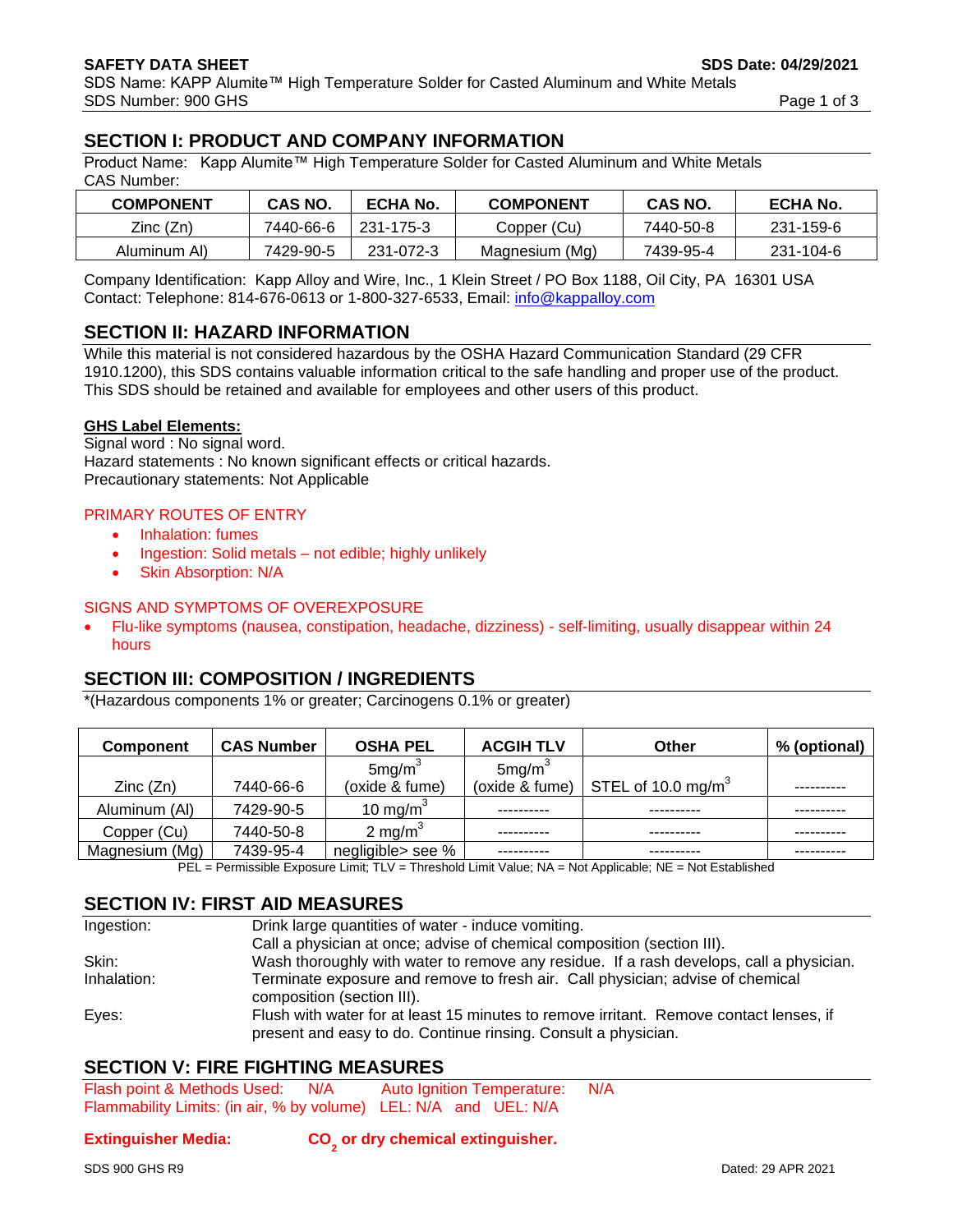#### DO NOT USE WATER ON MOLTEN METAL: LARGE FIRES MAY BE FLOODED WITH WATER FROM A DISTANCE

| <b>Special Fire Fighting Procedures</b><br>protective clothing if involved in fire. |  | Use NIOSH/MSHA-approved self-contained breathing apparatus and full |
|-------------------------------------------------------------------------------------|--|---------------------------------------------------------------------|
|-------------------------------------------------------------------------------------|--|---------------------------------------------------------------------|

Unusual Fire and Explosion Hazards Finely divided dust may form explosive mixture with air.

NEVER DROP WATER OR LIQUIDS INTO MOLTEN SOLDER. **\*Do not plunge damp or wet solder bars/pieces into molten solder** Flame will trace fine zinc dust. Product of combustion is ZnO

### **SECTION VI: ACCIDENTAL RELEASE MEASURES**

Steps to be taken if material is spilled or released:

- Solder is solid / recyclable
- Vacuuming is recommended for accumulated metal dust from saw/grind operations.

### **SECTION VII: HANDLING AND STORAGE**

Precautions to be taken in handling and storage:

- Dry storage; ambient temperature
- Other Precaution / Special Handling:
	- Wet or moist ingot(s) WILL present an explosion hazard when submerged in molten solder. **\*AVOID FIRE/EXPLOSION RISKS. Always preheat ingot before charging into furnace.**

# **SECTION VIII: EXPOSURE CONTROLS / PERSONAL PROTECTION**



Respiratory Protection: Use NIOSH-approved breathing apparatus to prevent exposure to dusts and fumes. Eye Protection: Approved safety glasses/welding goggles, appropriate to your procedure, should be worn. Ventilation: Local Exhaust: YES; Mechanical: YES Special: Conform to your regulatory statutes. Other: Standard protective equipment used in soldering (/applicable) operations. \*Protective gloves are recommended, especially for high temperature applications to prevent burns. \*Conform to all local, state, federal regulations.

See also: 29 CFR 1910.132 - 29 CFR 1910.140. *Personal Protective Equipment* 29 CFR 1910.251 - 29 CFR 1910.257. *Welding, Cutting and Brazing*

### **SECTION IX: PHYSICAL AND CHEMICAL PROPERTIES**

| <b>Boiling Point:</b>                 | $2400^{\circ}$ F / 1314 $^{\circ}$ C                            |  |
|---------------------------------------|-----------------------------------------------------------------|--|
| Melting Point:                        | $728^{\circ}$ F / 387 $^{\circ}$ C                              |  |
| Vapor Pressure (mm Hg.):              | N/A                                                             |  |
| Vapor Density (AIR = 1):              | N/A                                                             |  |
| Specific Gravity:                     | 6.68                                                            |  |
| Solubility in Water:                  | $0$ (solid)                                                     |  |
| Evaporation Rate (Butyl Acetate = 1): | N/A                                                             |  |
| Appearance and Odor:                  | Silver-white-bluish metal; odorless / various shapes and sizes. |  |
|                                       |                                                                 |  |

### **SECTION X: STABILITY AND REACTIVITY**

| Stable                                        |
|-----------------------------------------------|
| <b>None</b>                                   |
| Strong Acids, Strong Alkalis                  |
| None; Hazardous Polymerization will not occur |
|                                               |